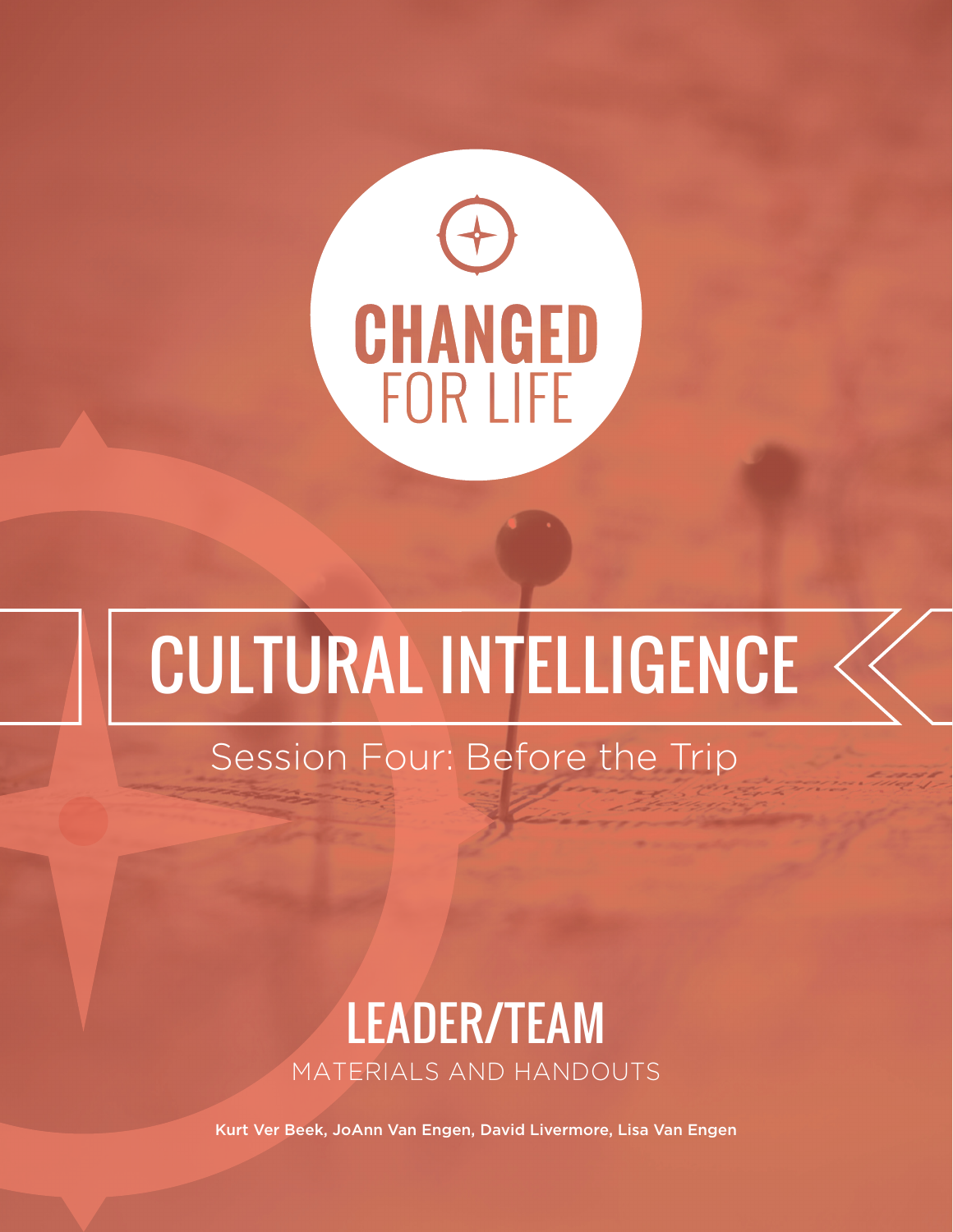## Session Four: Before the Trip

### Cultural Intelligence

### **Goals**

- Participants will learn about the four dimensions of cultural intelligence.
- Participants will identify areas they need to work on developing their cultural intelligence.
- Participants will set goals for growth and continued learning.
- Note: Many aspects of this session are focused on global cultural differences, but we believe that this session can be highly valuable to teams traveling domestically as well.

### **Prepare**

- Read through Session 4.
- Watch the Session 4 Video.
- Make copies of Session 4 Handouts for STM team.
- Contact your host group or sending agency and ask for their help in filling in the information on Handout 4.3. Also, ask for any other suggestions your host might make about helping your team prepare.

### **Materials**

- Handouts for Session 4 (paper or electronic)
- Video for Session 4
- Computer or projector for watching videos
- Newsprint or white board and markers
- Pens and pencils
- Bible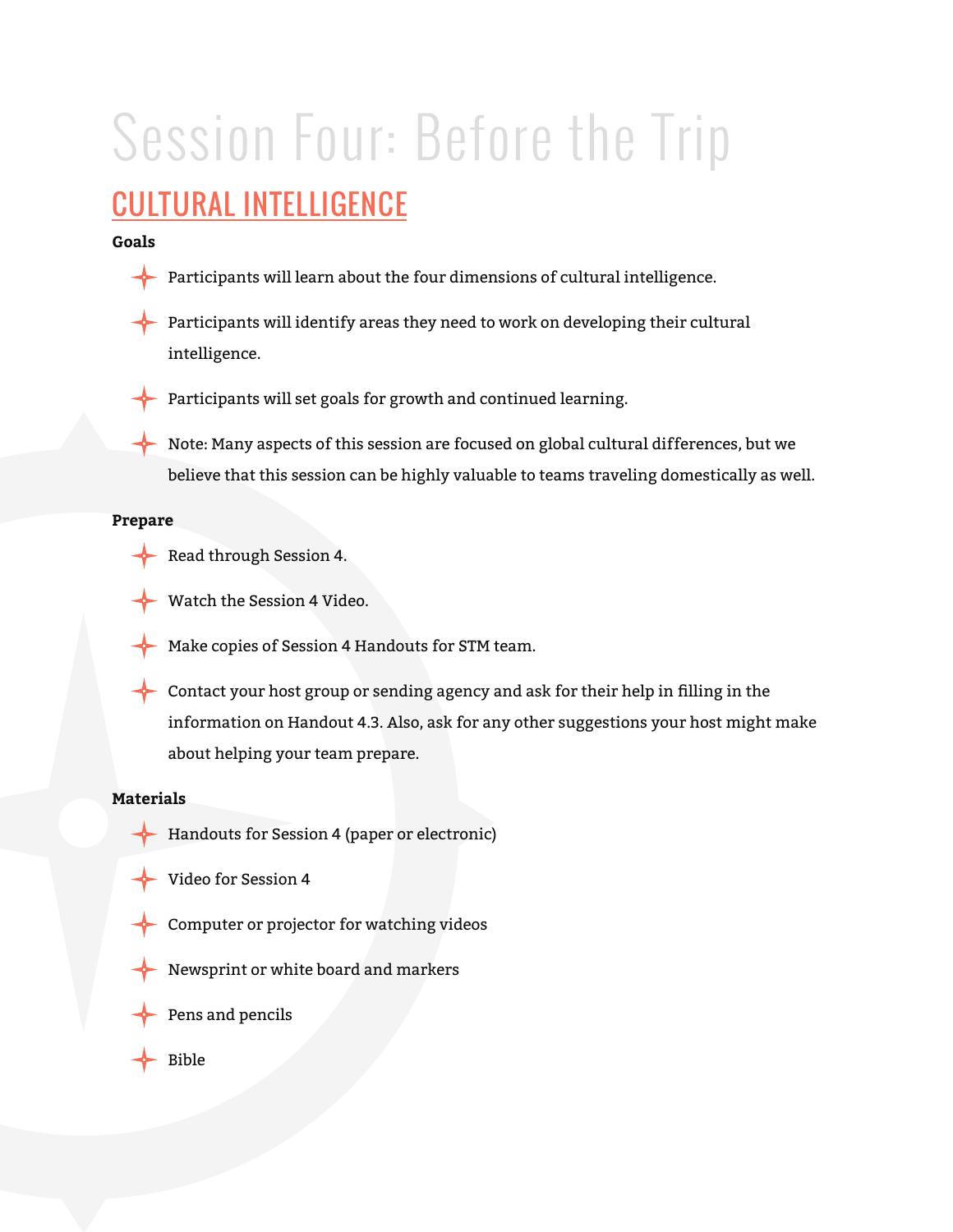### Open Time: 10 minutes

After you've given the team time to greet you, greet each other, and grab a coffee and refreshments, gather in your circle or around a table and open with prayer. You may want to do the prayer popcorn-style, inviting team members to offer to God things about the trip that concern them or excite them. Close the prayer by asking God to open the eyes and ears of each person on your team to be sensitive and caring in your interactions with people from the culture you will visit together.

After prayer, invite the team to look at Handout 4.1**.** Tell the team that today's session will help prepare them to travel with cultural intelligence. Cultural intelligence begins with slowing down long enough to observe what's going on around us. Say: **Culture is powerful. It's continually shaping what we do and how we think. In fact, it's shaping what we're doing and thinking right now.**

Pair team members up to work on the Examine the Room exercise. Each pair should do the following together:

- Take a close look at the room where you are gathered. Notice where people are sitting. What spaces are left? How closely are people seated to one another? Who is sitting next to whom? What things did people bring with them today? Ask them to write all the things they observe on the left half of their paper (e.g., five people are wearing jeans; there aren't any windows in your room, and so on).
- Then, in the right column, suggest some interpretations of these observations. (Why do you think the room is set up the way it is, people are dressed as they are, and so on.)

Compare and share your reflections as a large group (use whiteboard or newsprint for this discussion.)

Point out that in the left column we can make safe assumptions based on what is empirically observable (e.g., there are twelve people in the room, the chairs are in a circle.)

In the right column, our statements are much more subjective. Our observations are not something we know for sure (e.g. people are wearing sweaters because they are cold; the chairs are in a circle so we can see one another better.)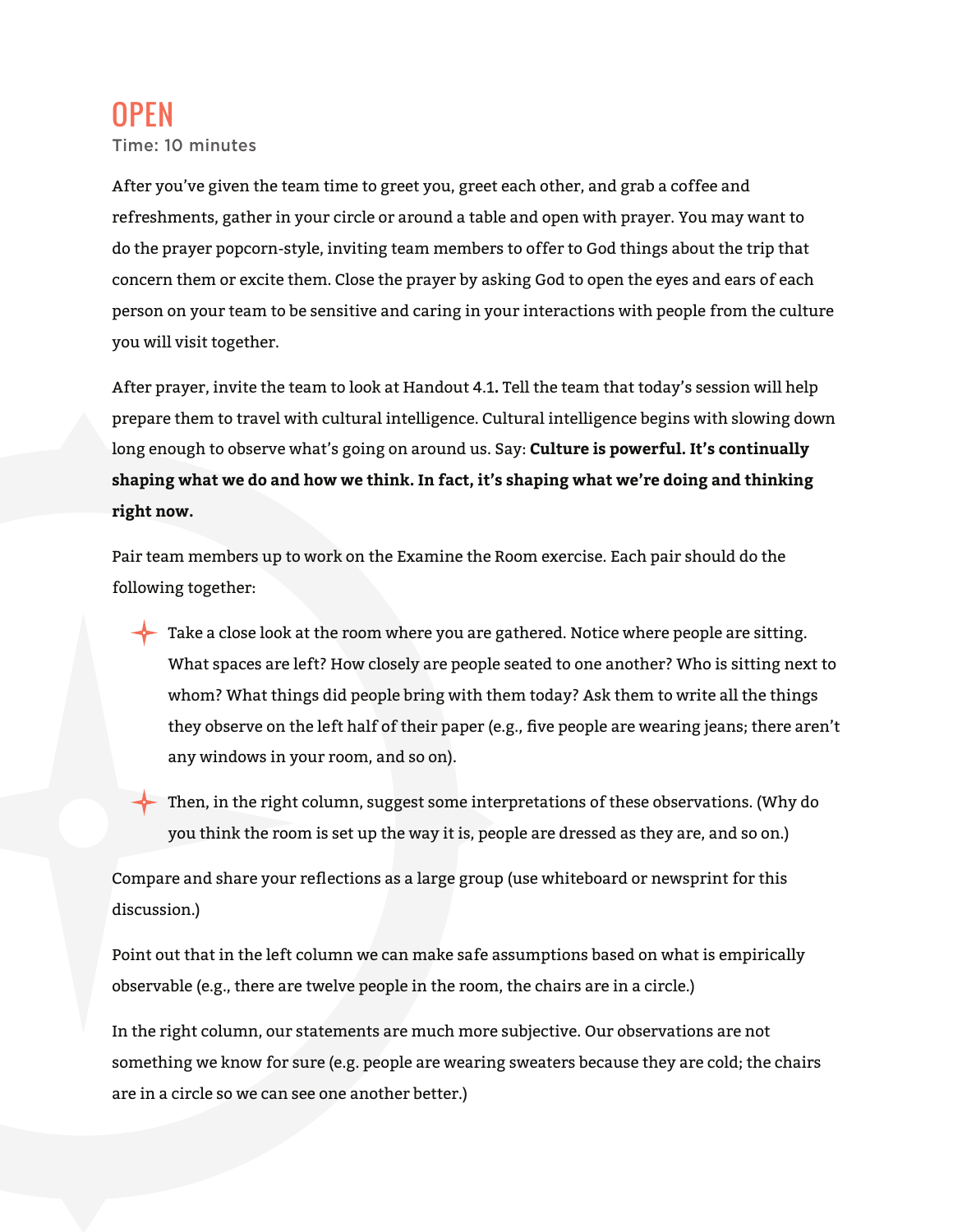Comment that even when we are comfortable and familiar with one another and our environment, our interpretations can still be subject to error. In a different culture it is even easier to make mistakes and form assumptions.

### **EXPLORE**

Time: 25 minutes

Watch the Session 4 Video on cultural intelligence. After the video, read Handout 4.2. Work together to answer questions about the four capabilities of cultural intelligence:

**CQ Drive:** *Motivation* and *intentionality*

What was the motivation of the suburban church? What was behind their desire to make a difference in the world?

### **CQ Knowledge:** *Understanding* cultural differences

Did the suburban church possess cultural intelligence about the area they were going to minister in? Did they understand the stresses and the cultural script many in the community experienced?

#### **CQ Strategy:** *Interpreting* cues

Was the suburban church mindful as they entered into the partnership? Did they first ask Jamar how they could best serve his congregation and area?

#### **CQ Action:** *Adapting* appropriately

When Jamar proposed an adapted version of the service project, was the suburban church open and willing to be flexible to best serve the people of the community? Could the dads and sons still have served together?

### **CONNECT**

#### Time: 15 minutes

Use Handout 4.3 as the basis for sharing some of the things you learned from your hosts or partner agency as you corresponded this week. Since many of your team members will have begun to do their own research on your destination, challenge them to fill in as many of the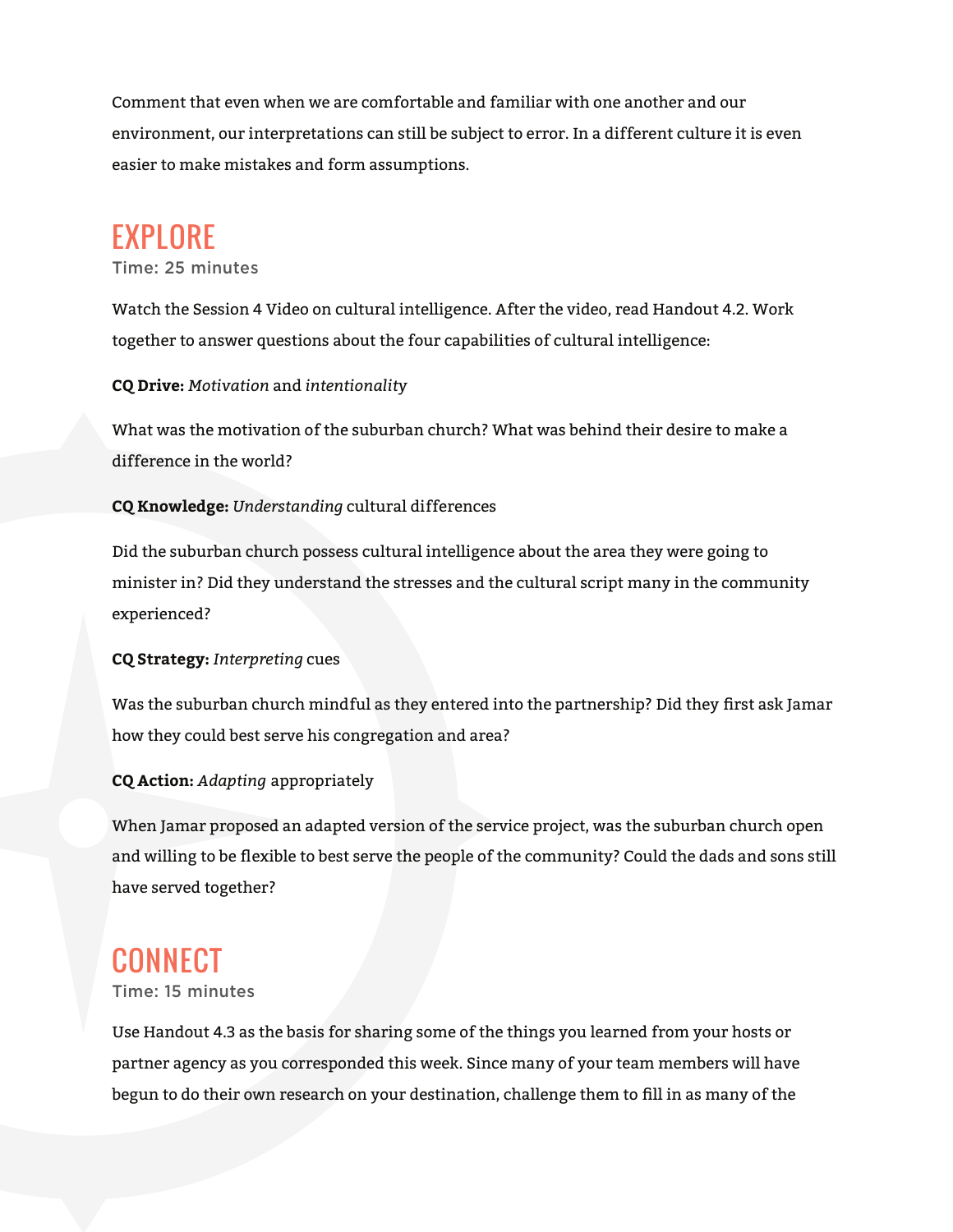blanks as possible with their thoughts and suggestions before you tell them the things you learned from your host or partner agency.

Encourage group members to continue in the weeks ahead to discover as much as they can about the people and culture you will be visiting together.

### **CLOSE**

#### Time: 10 minutes

Close your session with prayer, perhaps inviting team members to offer their own words to God and their requests for help in making their actions and words reflect the respect they have for the host group as a people.

### Option: Journal

If your team members are using journals, give them a chance to share thoughts or observations they wrote down in the last week, but only if they are willing to. Comment that as each of you continue to grow in your knowledge of your calling and the people you will be visiting, you can help each other grow by sharing some of what you discover.

Some suggested sentence starters for this week:

**This week I will practice empathy with people of other cultures by . . .**

**I will explore more details of the culture I am visiting by . . .**

**This week I will pray that . . .**

### Option: Resources

Today give team members time to share electronic resources they've discovered and may not have shared with the group. A great addition to the information you're gathering together would be some video segments filmed by your host or partner agency. If someone on that end has filmed activities and situations that will contribute to the cultural intelligence of your group, take time to view them together.

Make this initiative reciprocal if possible. Send video segments of your team, your church, and your community to better help your hosts get to know you.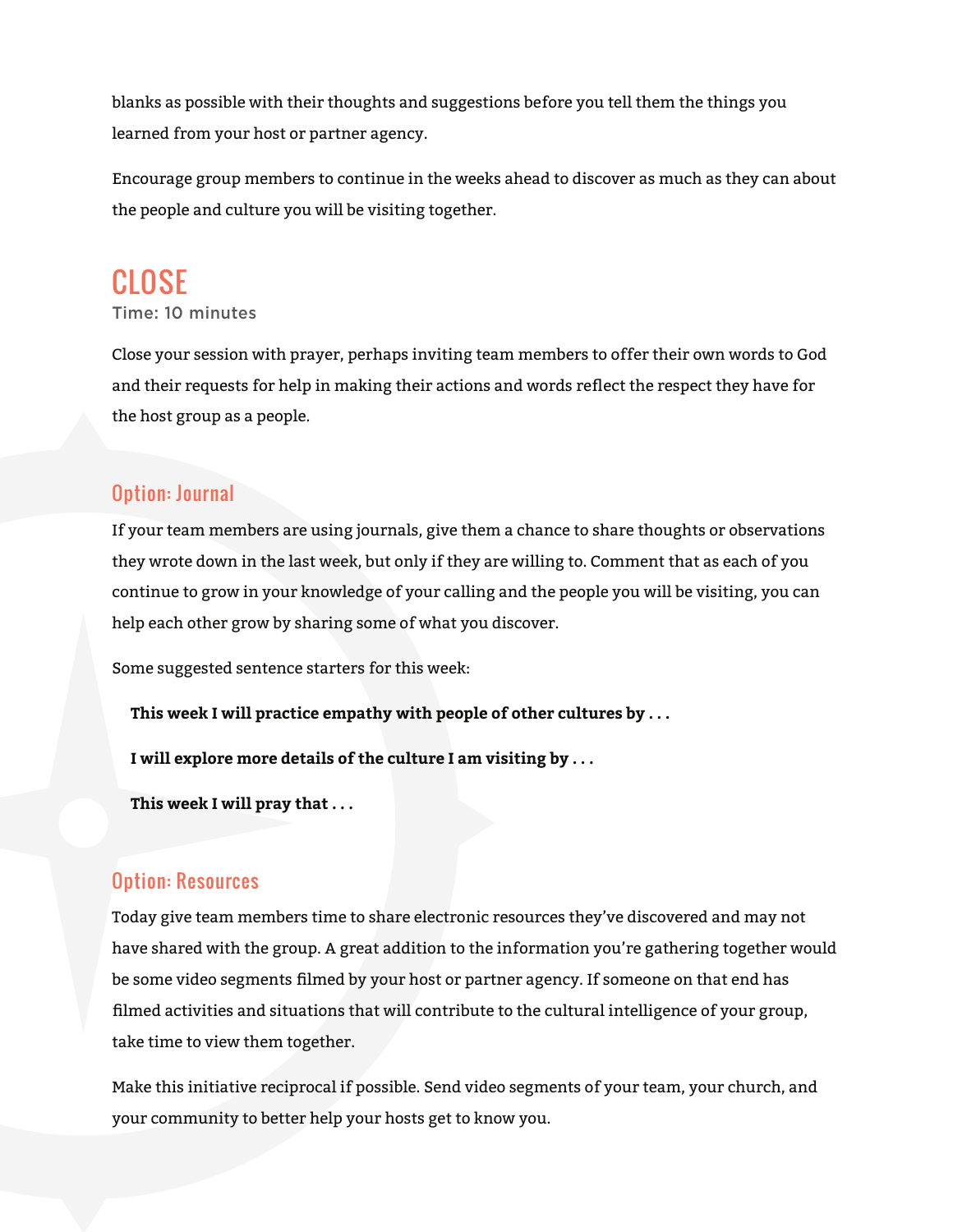### Handout Session 4.1

Examine the Room

(ex. there are five people wearing sweaters)  $\left\vert \right\rangle$  (ex. the temperature is cold)

### Observations: **Interpretations:**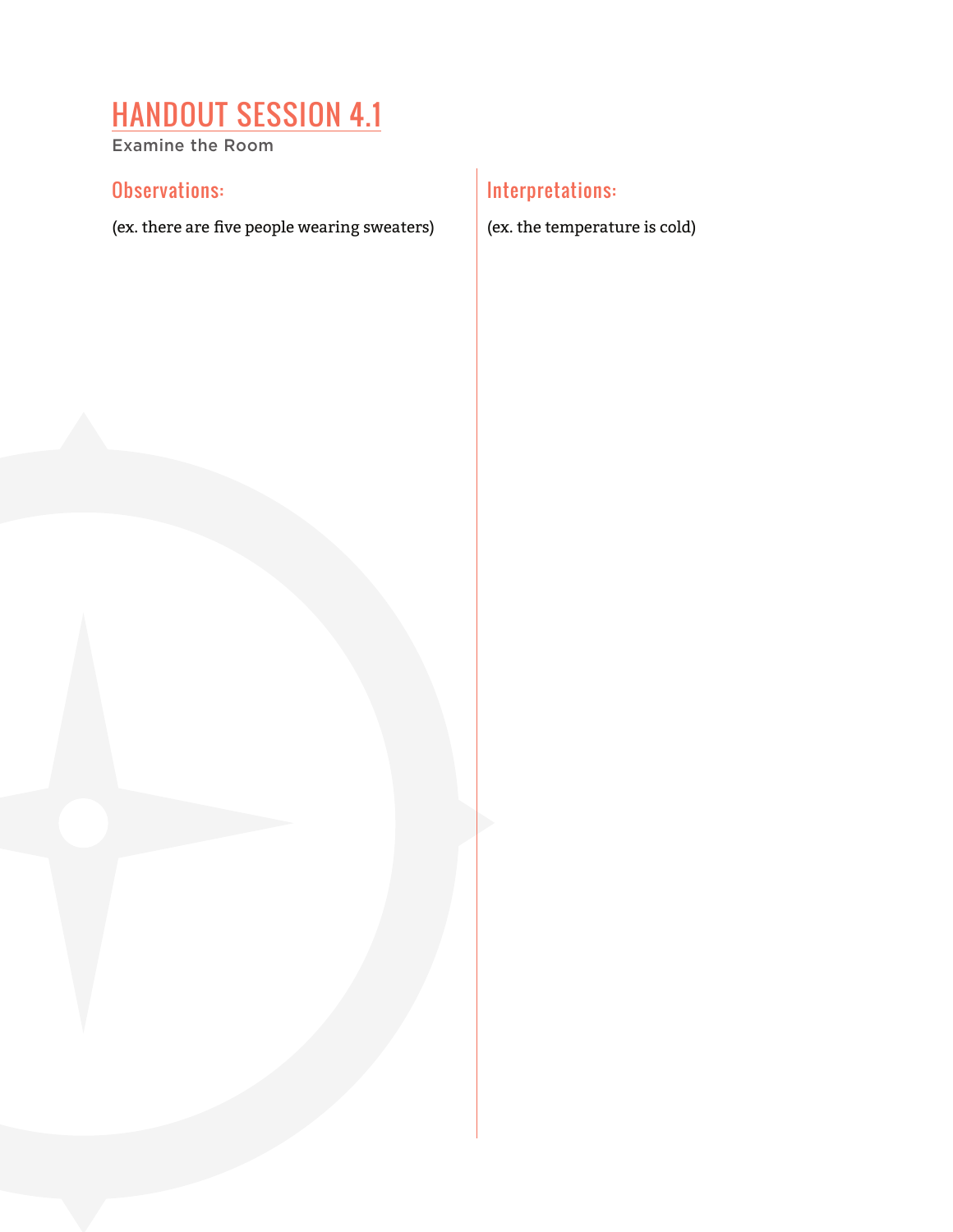### Handout Session 4.2

Case Study

#### (from *What Can I Do? Making a Global Difference Right Where You Are* by David Livermore.)

A suburban church in the Chicago area runs an annual Christmas program where dads and sons spend a December Saturday in an inner-city neighborhood distributing gifts to under-resourced kids there. One year, they decided to partner with Jamar's church on the south side of the city.

Jamar was grateful for their generous spirit, but he asked the men from the suburban church to help him set up a temporary store at his church instead. This would be a place where Jamar's church could sell the donated gifts at seriously reduced prices to the neighborhood parents. As a result, the parents in the neighborhood would have the honor of buying gifts for their own kids.

The suburban church said no. Having their dads and sons personally deliver the gifts was too important to them. This part of the program was what made the experience such an annual highlight for them. Jamar was disappointed, but he later said to me, "The last thing I need is one more message to kids in our neighborhood that says, 'These white people got you a better gift than your parents could.'"

#### **CQ Drive:** *Motivation* and *intentionality*

What was the motivation of the suburban church? What was behind their desire to make a difference in the world?

#### **CQ Knowledge:** *Understanding* cultural differences

Did the suburban church possess cultural intelligence about the area they were going to minister in? Did they understand the stresses and the cultural script many in the community experienced?

#### **CQ Strategy:** *Interpreting* cues

Was the suburban church mindful as they entered into the partnership? Did they first ask Jamar how they could best serve his congregation and area?

#### **CQ Action:** *Adapting* appropriately

When Jamar proposed an adapted version of the service project, was the suburban church open and willing to be flexible to best serve the people of the community? Could the dads and sons still have served together?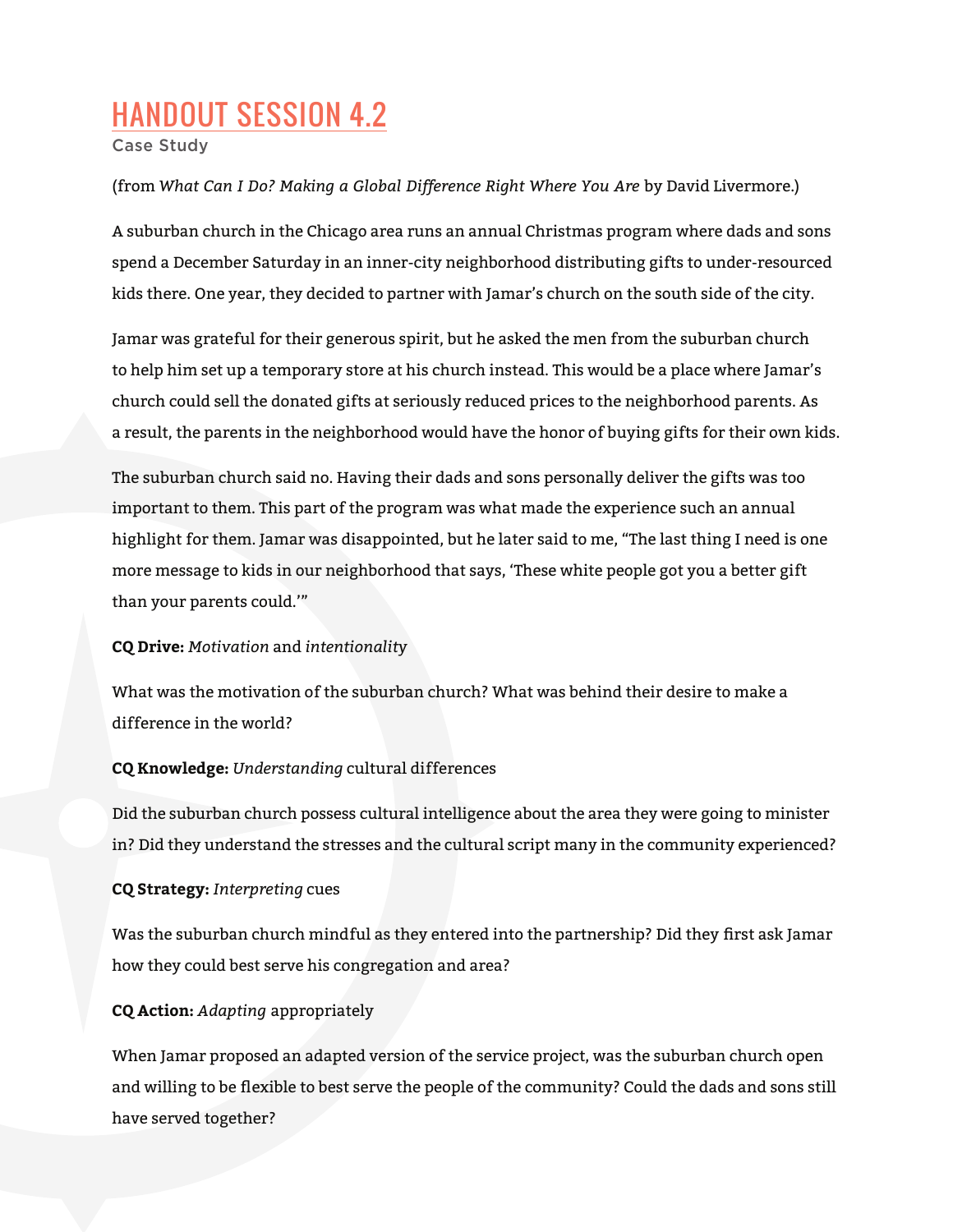### Handout Session 4-3

Cultural Intelligence for Host Location

- 1. How do people like to be greeted?
- 2. How do people approach time?
- 3. Are there any gestures considered to be offensive?
- 4. What type of clothing do people wear?
- 5. What would be important to remember when entering a home?
- 6. When sharing meals, what are guidelines for us to understand?
- 7. What are the cultural guidelines for relationships between men and women?
- 8. How do families interact?
- 9. What are unique aspects of the culture that would be helpful to know?
- 10. How is technology viewed? What will be culturally acceptable?